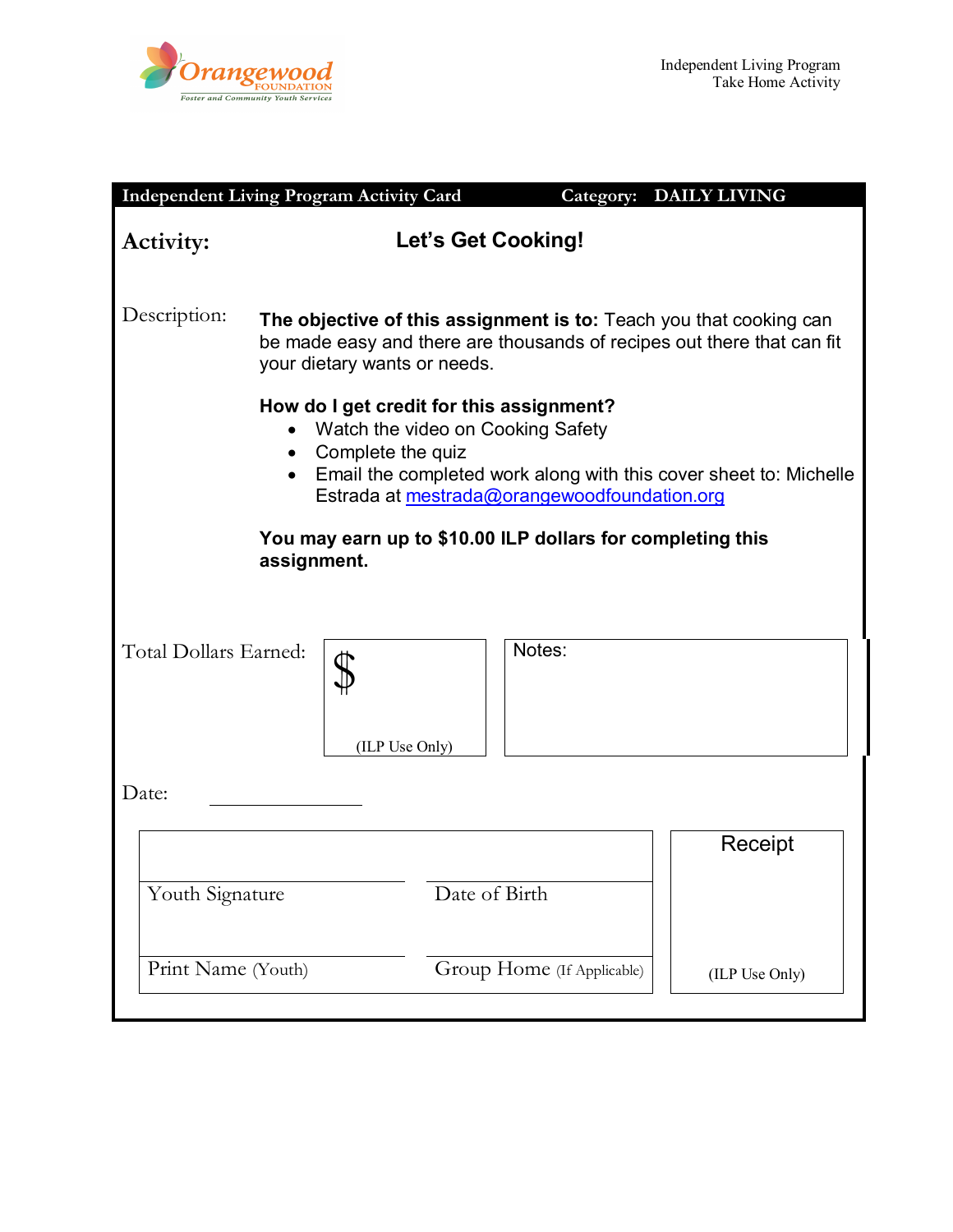

# **Let's Get Cooking!**

Anyone can cook! Many delicious and tasty meals can accommodate you no matter what level of cooking experience you may be. Not only is it useful to know how to cook, but knowing the nutrition you are feeding your body. Is a Get some cooking inspirations by looking at various websites like Pinterest, Instagram, YouTube, Google and many more and try one that that catches your and answer the questions provided. Alternatively, try the one below to help you get started. This recipe is easy, delicious, and best of all can be cooked in one pan or dish! Perfect to share or use to meal prep.

Before we begin, please watch this video on cooking safety and answer the pages on the following page.<https://youtu.be/iAJviCO5VuA>



#### *One Dish Chicken Dinner*

### Ingredients

- 4 chicken breasts
- 1.5 pounds of red potatoes
- 14 oz. fresh or frozen green beans
- 1 packet Italian dressing seasoning
- 1 stick of butter, cubed

### Instructions

- 1. Lay chicken down the middle of a 9×13 baking dish.
- 2. Wash potatoes, no peeling needed and cut in half.
- 3. Lay potatoes and green beans alongside the chicken.
- 4. Season with salt and pepper (optional).
- 5. Sprinkle Italian seasoning over everything and top with cubes of butter.
- 6. Cover with foil and bake at 350 for 1 hour.
- 7. Once its done, grab a serving add additional salt and pepper (optional) and enjoy.

| Nutrition per serving                                  |                |     |  |  |  |
|--------------------------------------------------------|----------------|-----|--|--|--|
| Calories                                               | 894.02kcgl 45% |     |  |  |  |
| <b>Total Fat</b>                                       | 52.05g         | 74% |  |  |  |
| Carbs                                                  | 37.38g         | 14% |  |  |  |
| Sugars                                                 | 7.15g          | 8%  |  |  |  |
| Protein                                                | 69.91g 140%    |     |  |  |  |
| Sodium                                                 | 472.98mg 24%   |     |  |  |  |
| Fiber                                                  | 5.57g          | 20% |  |  |  |
| Percent Daily Values based on a<br>2,000 calorie diet. |                |     |  |  |  |